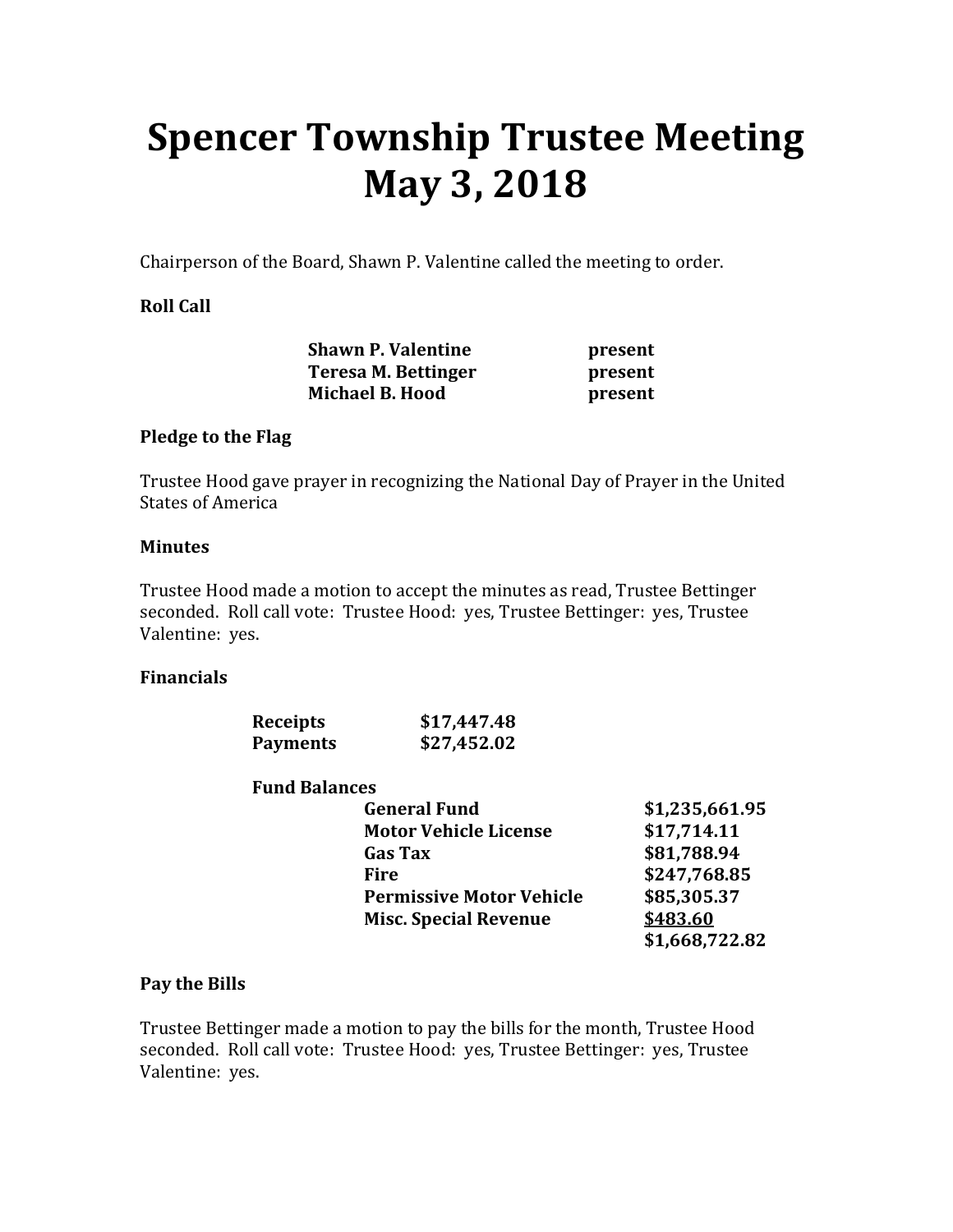# **Zoning Report**

Jacob Barnes, Zoning Consultant, gave the report.

Zoning Change requests from Maumee Valley Habitat for Humanity was submitted from RA to R3. This has already gone through the Lucas County Planning Commission.

Jeff Davis requested a continuance from the Lucas County Planning Commission.

There was some enforcement at 240 S. Meilke Road, Mike Varanese. This matter went through the BZA and it was denied. A notice was sent informing him the structure was not permitted. No motions needed at this time.

The Joshua Treatment Center matter is in mediation. A violation of notice will be mailed. They are violating the special use permit. They have 30 days to comply.

Mr. Barnes proposed to change section 19 of the Zoning Codes from special use to conditional to comply with the Ohio Revised Code. Trustee Bettinger made the motion, Trustee Hood seconded. Roll call vote: Trustee Hood: yes, Trustee Bettinger: yes, Trustee Valentine: yes.

Mr. Barnes informed the Board he will begin to update the Zoning Book, updating of the forms has already begun.

Mr. Barnes asked that the Zoning Office be allowed to become a member of the Ohio Township Association. Trustee Bettinger made the motion, Trustee Hood seconded. Roll call vote: Trustee Hood: yes, Trustee Bettinger: yes, Trustee Valentine: yes.

Trustee Hood asked for clarification on the order of operations for variances and appeals, they will now go to the BZA, not the Zoning Commission.

Eric Gay will not return as the Zoning Inspector Trustee Bettinger informed.

Trustee Hood stated the Township needs to attain our own Zoning Inspector because the Township needs enforcement.

Mr. Barnes said his office has addressed issues and notices have been sent.

Trustee Valentine stressed zoning matters will try to be handled discreetly.

**BZA** 

No meeting

**Road**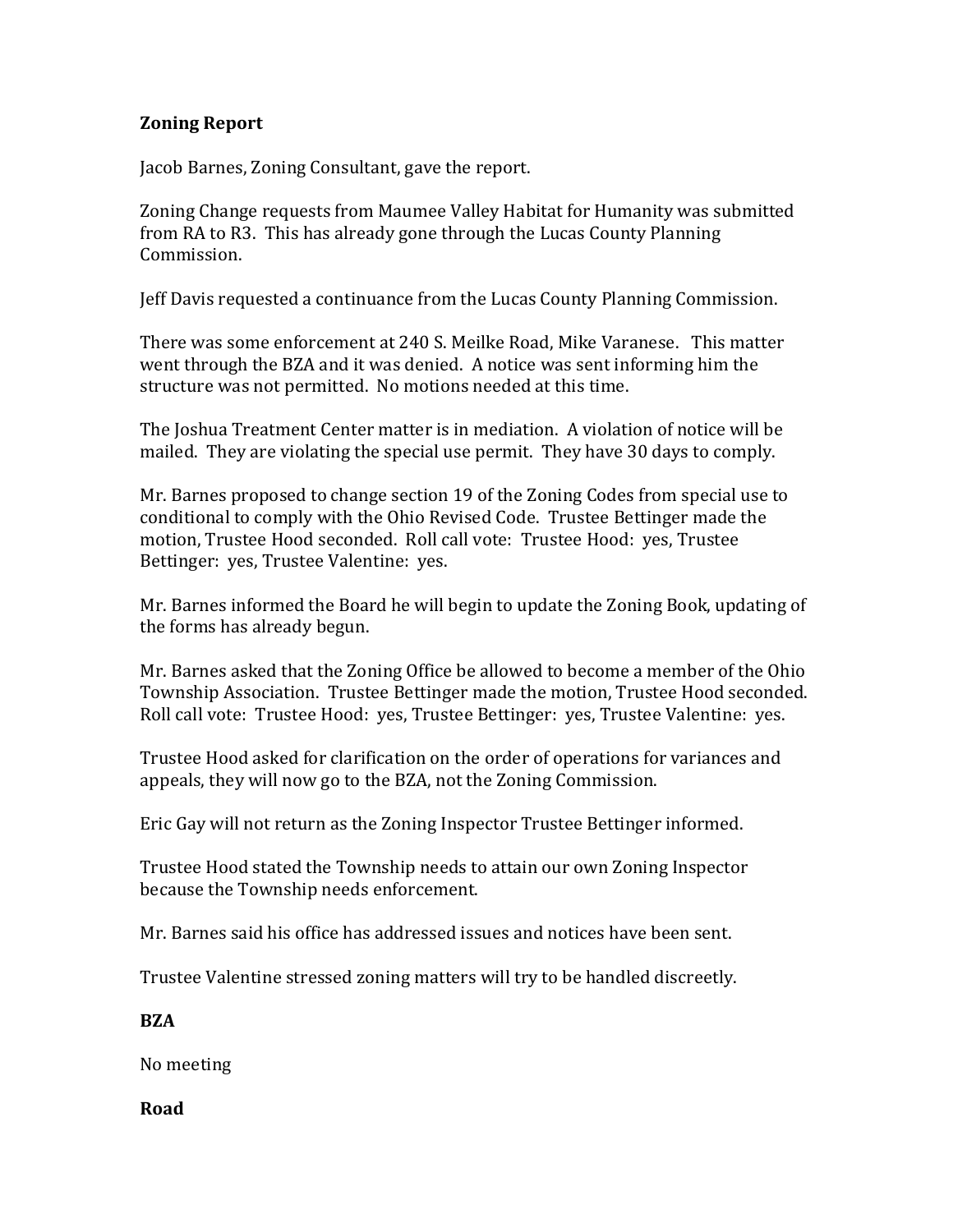Unlimited pickup starts May 21, 2018. Flyers were mailed.

Trustee Bettinger made a motion to decommission the tire changer and place it on Gov. deals.com, Trustee Hood seconded. Roll call vote: Trustee Hood: yes, Trustee Bettinger: yes, Trustee Valentine: yes.

The excavator will be placed on Gov. deals with a reserve of \$16,000; the fire engine will also be placed on Gov. deals (waiting on an estimated worth from Chief Cousino) and the tire changer.

## **Fire**

No report

All remaining fire equipment was decommissioned and will be placed on Gov. deals. Trustee Bettinger made a motion, Trustee Hood seconded. Roll call vote: Trustee Hood: yes, Trustee Bettinger: yes, Trustee Valentine: yes.

The jeeps are not included in this decommission

# **JEDZ**

No meeting

# **Old Business**

The Taft parcel is available for sale and the Township is interested to expand the West Winds Industrial Park. The price is \$10,000 per acre. The total cost would be \$380,000.

There was discussion on the purchase and the opportunities for expansion.

Ms. McAdams, legal representative for the Township, drafted a purchase agreement for this property. They would have 6 months to vacate the property. There are no environmental concerns Trustee Valentine added. There is 1 acre of wetlands on the property.

Trustee Bettinger made a motion to accept the purchase agreement and to go into negotiations with the Taft family, Trustee Hood seconded. Roll call vote: Trustee Hood: yes, Trustee Bettinger: yes, Trustee Valentine: yes.

## **New Business**

No new business

## **Open to the Public**